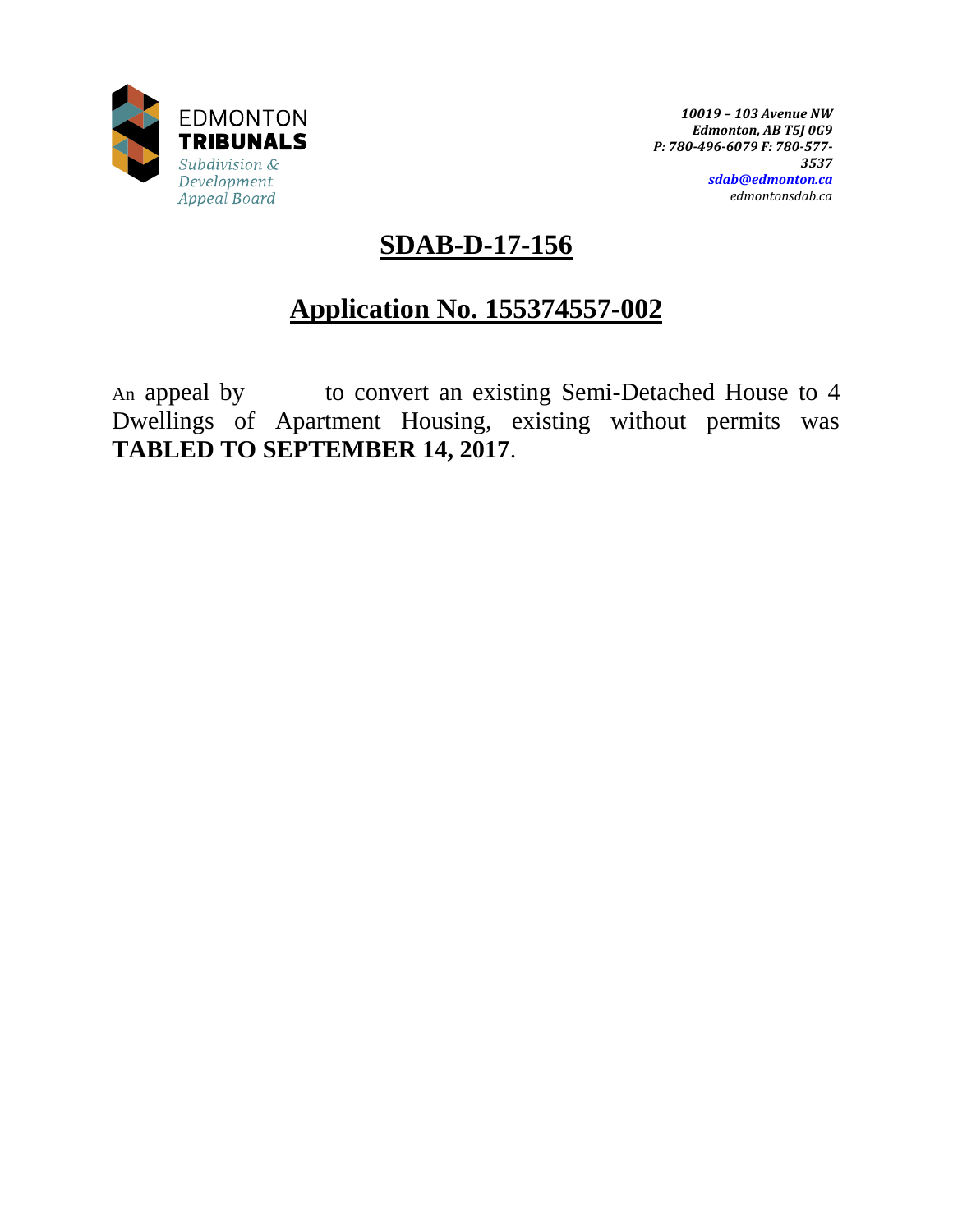

Date: September 14, 2017 Project Number: 244872025-001 File Number: SDAB-D-17-157

## **Notice of Decision**

[1] On August 30, 2017, the Subdivision and Development Appeal Board (the "Board") heard an appeal that was filed on **August 8, 2017**. The appeal concerned the decision of the Development Authority, issued on July 24, 2017 to approve the following development:

## **Operate a Major Home Based Business (General contractor for landscaping company - Sunrise Lawn & Garden Renovation)**

- [2] The subject property is on Plan 0024535 Blk 8 Lot 17, located at 18941 122 Avenue NW, within the DC2 Site Specific Development Control Provision. The Kinokamau Plains Area Structure Plan applies to the subject property.
- [3] The following documents were received prior to the hearing and form part of the record:
	- Copy of the Development Permit application with attachments, proposed plans, and the approved Development Permit;
	- The Development Officer's written submissions;
	- The Appellant's written submissions; and
	- Three letters from neighbouring property owners in opposition.

### **Preliminary Matters**

- [4] At the outset of the appeal hearing, the Presiding Officer confirmed with the parties in attendance that there was no opposition to the composition of the panel.
- [5] The Presiding Officer outlined how the hearing would be conducted, including the order of appearance of parties, and no opposition was noted.
- [6] The appeal was filed on time, in accordance with Section 686 of the *Municipal Government Act*, R.S.A 2000, c. M-26 (the "*Municipal Government Act*").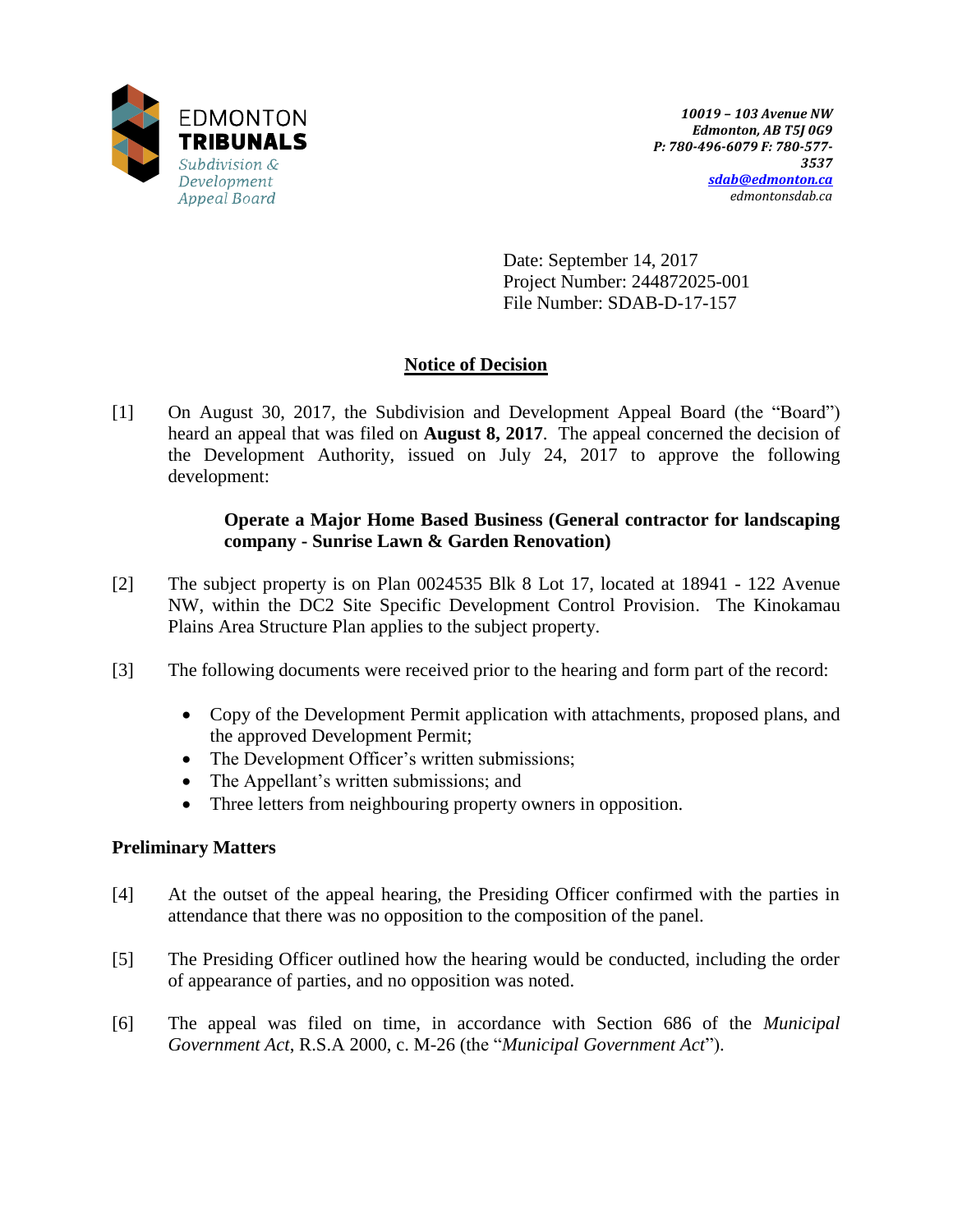- [7] The Presiding Officer noted that the subject site was located in a direct control district and per Section 641(4) of the *Municipal Government Act* despite section 685, if a decision with respect to a Development Permit application in respect of a direct control district is made by a development authority, the appeal is limited to whether the development authority followed the directions of council, and if the subdivision and development appeal board finds that the development authority did not follow the directions it may, in accordance with the directions, substitute its decision for the development authority's decision.
- [8] Accordingly the Presiding Officer asked the Appellants to describe how the Development Officer failed to follow the directions of Council in approving the Development Permit application.
- [9] The Presiding Officer also gave the parties an opportunity to review the Court of Appeal decision, *Edmonton (City) v Edmonton (Subdivision and Development Appeal Board),*  2017 ABCA 140 and asked them to also address any applicable issues regarding this appeal.

#### **Summary of Hearing**

- *i) Position of the Appellants, Mr. and Mrs. Pederson*
- [10] Mr. and Mrs. Pederson have lived across the street from the subject Site for over 20 years. They are concerned that the Major Home Based Business will decrease their property value.
- [11] This area was annexed from another municipality years ago and businesses that were operating at that time were grandfathered in as commercial type businesses.
- [12] When they purchased the property in 1997, they believed it was zoned DC5 and it is now a DC2.
- [13] They reiterated their written reasons for the appeal. In their opinion, the conditions and variance as stated on the approved permit are not being followed by the Respondent who has been carrying on the landscaping business on the subject Site since April without a permit.
- [14] There is only one way in and out of the cul-de-sac. Trucks come and go during the day and noise can be heard coming from the subject Site at many hours of the day and night. They have complained to the City about the development.
- [15] There is business activity at the subject Site on a daily basis. It is clearly a commercial operation. There are 3 to 5 trucks and several trailers being used on the site. The business has been operating without a license. Trucks with trailers back into maintained groomed ditches in the area to turn around.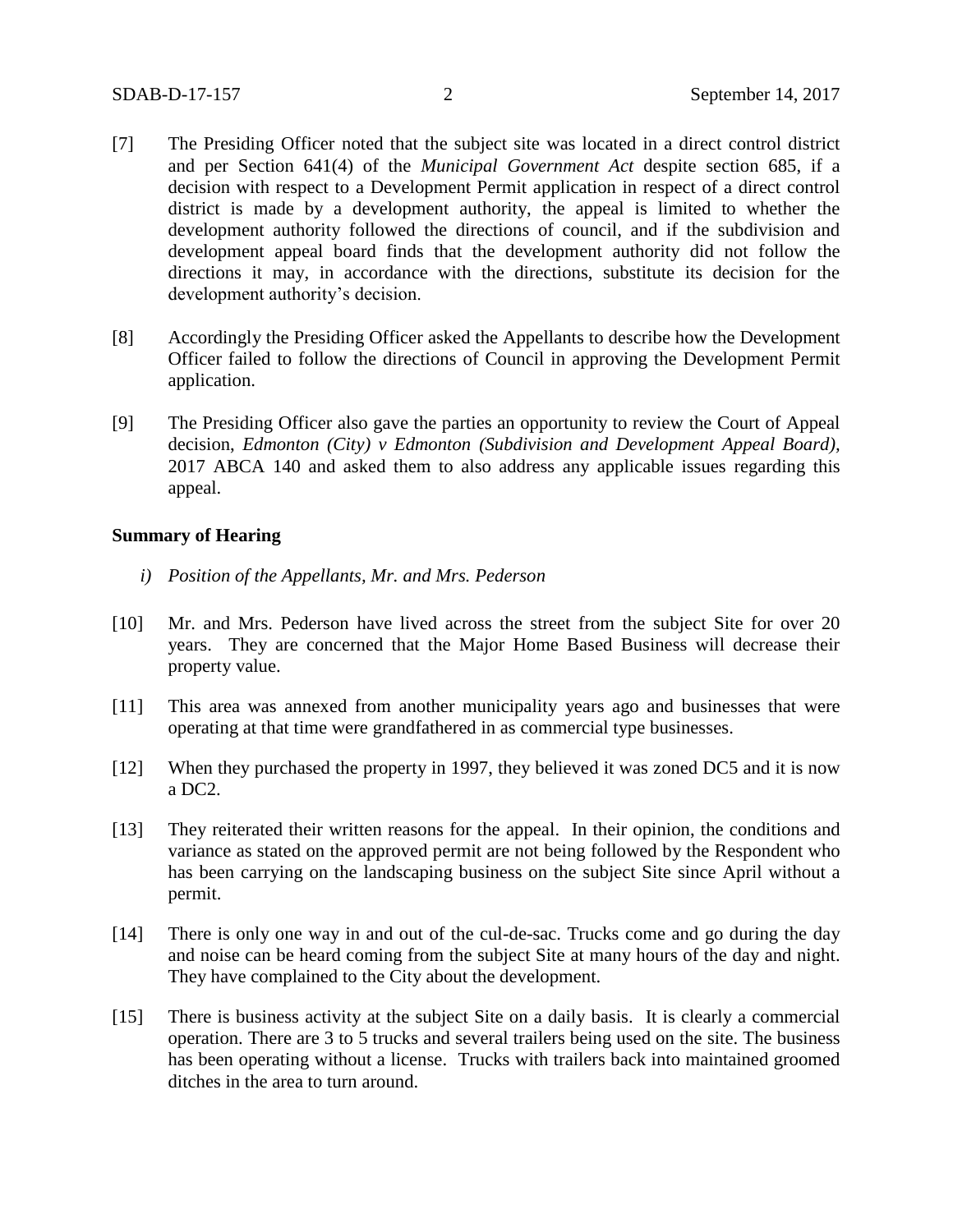- [16] Trailers associated with the business bring tree branches and scraps from work sites. Parts of the loads on these trailers often fall off in the cul-de-sac when they are going to the subject Site. This debris is often stored without cover on the subject Site and subsequently burned in a fire pit.
- [17] Mooncrest Park is a residential community and residents have been working with their Councilor and Bylaw Enforcement in relation to business activities on seven properties occurring in violation of development permits or without permits or licenses.
- [18] They spoke to their neighbours and gathered a petition from neighbouring property owners in opposition to the proposed development.
- [19] They believe there are errors in the Development Permit application and also in the Development Officer's written submission.
- [20] For instance, several people live in the house and several vehicles are associated with the subject Site contrary to the application which specifies that zero persons involved in the business live on site. Further, while the application states two vehicles are registered to the property, on any given day, there are three trucks and several cars on site.
- [21] The submitted photographs also show materials are stored outdoors that they can see from their front window. Up to four trailers park regularly on the site. The bobcat which is to be stored in the garage pursuant to the granted variance has remained outside. The Appellant is not complying with the terms of the permit even before it has been issued.
- [22] Property owners like to enjoy the larger lots in this area and a Major Home Based Business such as this will negatively impact their privacy.
- [23] In response to questions by the Board, they stated that the Respondent moved to the subject Site around November 2016.
- [24] They confirmed that the trucks associated with the business do not have signage nor is there business signage on the subject Site.
- [25] They do not believe the Development Officer followed the directions of City Council and the directions outlined in the DC2 Site Specific Development Control Provision.
- [26] In their opinion, the Respondent has more equipment than is associated with a typical Major Home Based Business. The Respondent's business does not fit in to the definition of a major home based business, nor with the residential character of the area. The amount of equipment shown in the photos belongs on a commercial site not a residential one.
- [27] They confirmed that all activity associated with the business is performed outside, including loading and unloading of trucks and trailers, and storage of material.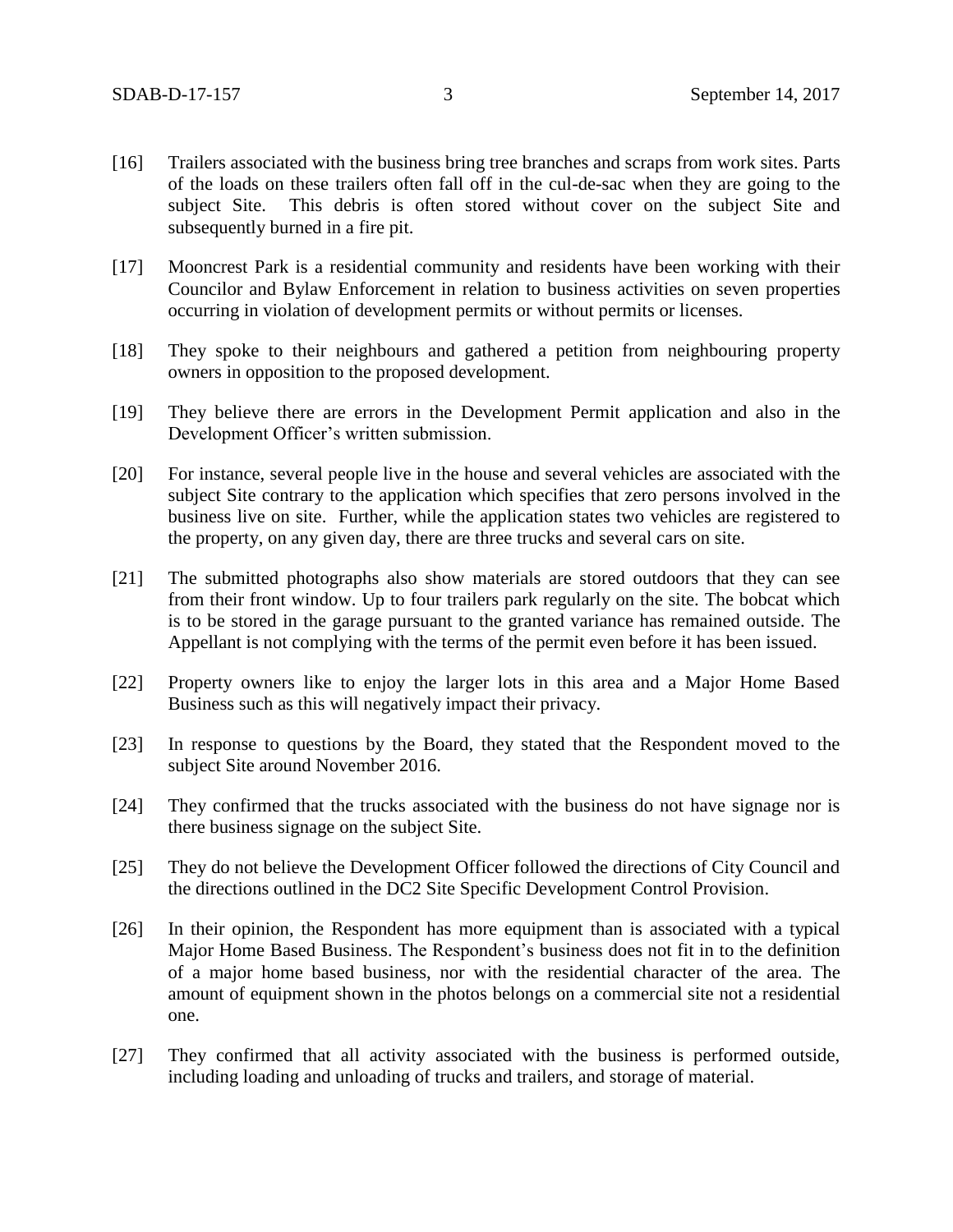- *ii) Position of the Development Officer, Ms. Lai*
- [28] Ms. Lai has the authority to grant a variance for the Major Home Based Business based on the information provided by the Respondent, the *Land Use Bylaw*, and the *Edmonton Zoning Bylaw*.
- [29] With regard to the Use class, in her opinion, the business is a General Contractor type business but all activity takes place on the job site. In her opinion, outdoor storage of materials associated with the business is not considered "business activity" as per the Court of Appeal in *Edmonton (City) v Edmonton (Subdivision and Development Appeal Board),* 2017 ABCA 140.
- [30] A Major Home Based Business is a Listed Use and also a Discretionary Use in the DC2.369, per Section 12 of the *Edmonton Zoning Bylaw*.
- [31] She considered Section 85 of the *Land Use Bylaw* when reviewing the application. The permit included a variance to Section 75 of the *Edmonton Zoning Bylaw* and also listed standard conditions from Section 75 of the *Edmonton Zoning Bylaw* as that is the department's standard procedure for all major home based businesses.
- [32] The activity currently taking place on the subject Site is not part of the scope of application which she approved. She cannot control what property owners do on the subject Site, nor activities that were not part of the approved Development Permit application.
- [33] She confirmed that the Respondent applied for a Major Home Based Business with one trailer for the business to be stored outdoors. If there is an excess of trailers and materials used at the subject Site, she would recommend a commercial site be used for the business.
- [34] In her opinion, she followed the directions of City Council even with the variances granted. The proposed development is for a General Contractor business with a truck that is not over the gross vehicle weight and the variance she granted is reasonable. She granted the variance pursuant to Section 11 of the *Edmonton Zoning Bylaw.* She was of the opinion that there was a practical difficulty with this lot given the size and that larger equipment would be needed to maintain it. Also, the Applicant faced undue hardship because he is a sole proprietor and it would be expensive for him to rent commercial space.

*iii) Position of the Respondent, Mr. Tran, who was accompanied by Mr. Ho* 

- [35] Mr. Tran has run his landscaping business since 1993.
- [36] He purchased the property in November, 2016 before he made the application for the Major Home Based Business. He purchased the bobcat last year and had no place for it.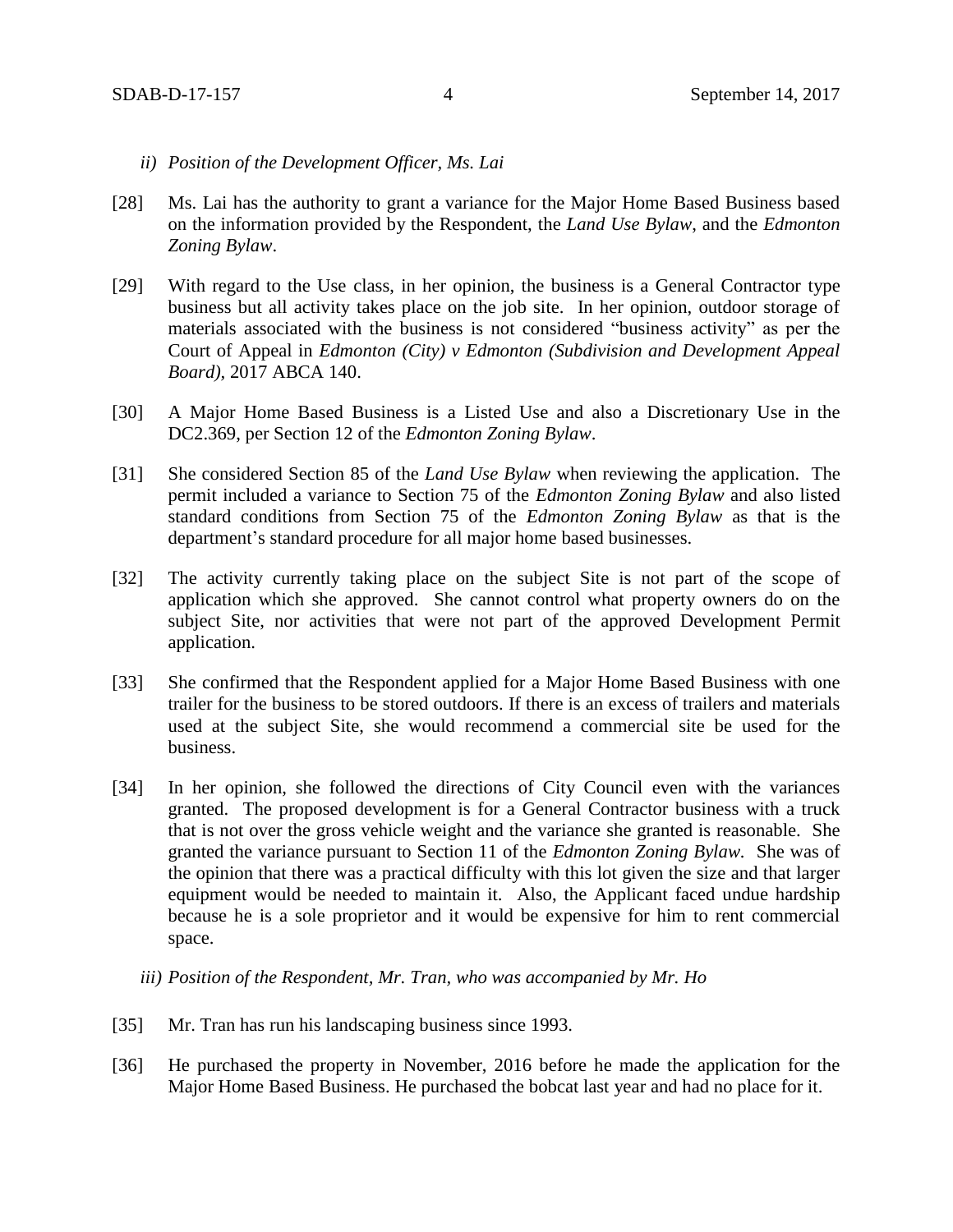His prior property was small for a trailer and a bobcat so he moved to get a bigger yard. He will use the bobcat to redo his own landscaping, but intends it mainly for his business.

- [37] His property does not yet have a fence so the neighbours are able to see the material that is stored on the subject Site.
- [38] In the spring, a road crew was working in the area and trucks were moved in the evening so he believes that they caused the noise that the Appellants are complaining about.
- [39] The do not work at the subject Site late into the evening; they do not work after 9:00 p.m.
- [40] They do not believe the trucks and trailers negatively impact the neighbourhood as they leave the subject Site at approximately 7:30 a.m. They load the trailers and leave the subject site and then come back later.
- [41] In their opinion, the picture of the bobcat was taken before it was parked in the garage. It is worth \$40,000.00 and so they always store it in the main garage.
- [42] The business has four family employees that live at the subject Site along with resident children and their parents.
- [43] Only one site is worked on at a time. One trailer is needed to remove dirt and another one is needed to deliver materials to the work site.
- [44] They confirmed that there are currently three trucks and three trailers associated with the Major Home Based Business. The fourth trailer shown in the pictures is not used for the business; it is used to bring water to their property.
- [45] The business was moved to the subject Site from a previous residential neighbourhood because the prior site did not have enough room and they felt this larger site would be more suitable for their business. They did not review the requirements of the *Edmonton Zoning Bylaw* before moving to the subject Site.
- [46] The business has been in operation since 1993. At that time, all the work was done manually and only recently the bobcat has been used for the business.
- [47] They confirmed that they have four trailers and three vehicles that are not all used for the business. There is no other big equipment. The trailers and vehicles are stored on the driveway and on the lawn. The trucks cannot be parked in the garage.
- [48] The debris and building material in the yard shown in the photos are present because the previous owners did not finish the landscaping. They will be using the patio blocks to finish the landscaping and the posts are for their own future fence.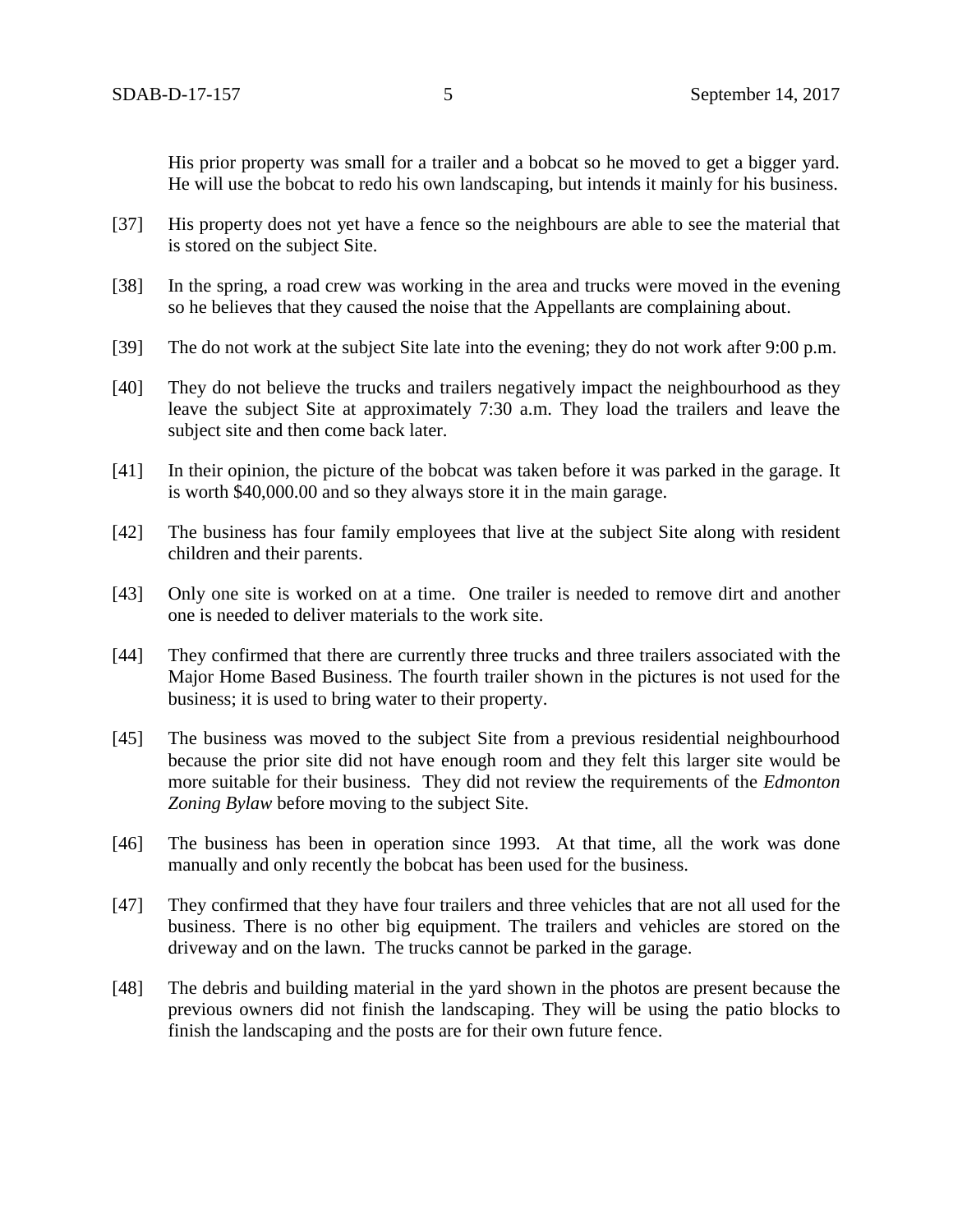- [49] They cut trees on job sites and store them outside on their property until they have a full load to take to the dump. On occasion, they will cut the stumps and then burn firewood from these work sites in their fire pit for personal recreational use
- [50] They only told the Development Officer about one of the trailers.
- [51] The Respondents confirmed that they are using more equipment and vehicles than they listed in the approved Development Permit and that they are storing materials outdoors in excess of what was indicated on the approved Development Permit application.
- [52] They would like to store all equipment associated with the business that they have mentioned during the hearing at the subject Site. The three trailers used for the business will be stored in the back yard. The fourth trailer will be used for personal use. They could possibly park the trailers in the garage while they are loaded but they cannot park all three of them in the garage.
- [53] The trucks are also used for personal use so they need to park them on-site, but the trailers can be stored off site if the proposed development is refused.
- [54] The Development Permit application was filled out based on what they had at the time, but the business has since expanded.
- [55] They would like the business to operate as it now even though that is not what they applied for on the approved Development Permit application.
	- *iv) Rebuttal of the Appellant, Mr. and Mrs. Pederson*
- [56] Mr. and Mrs. Pederson did not have anything to add in rebuttal.

#### **Decision**

[57] The appeal is ALLOWED and the decision of the Development Authority is REVOKED. The development is REFUSED.

#### **Reasons for Decision**

[58] The Appellants are adjacent property owners who appealed the issuance of this Development Permit for a Major Home Based Business primarily because of concerns about the ongoing business activities, specifically that the business was under way without a valid permit and that the actual activities on the Site to date were excessively commercial and did not comply with the conditions or the variance set out in the Development Permit approved on July 24, 2017.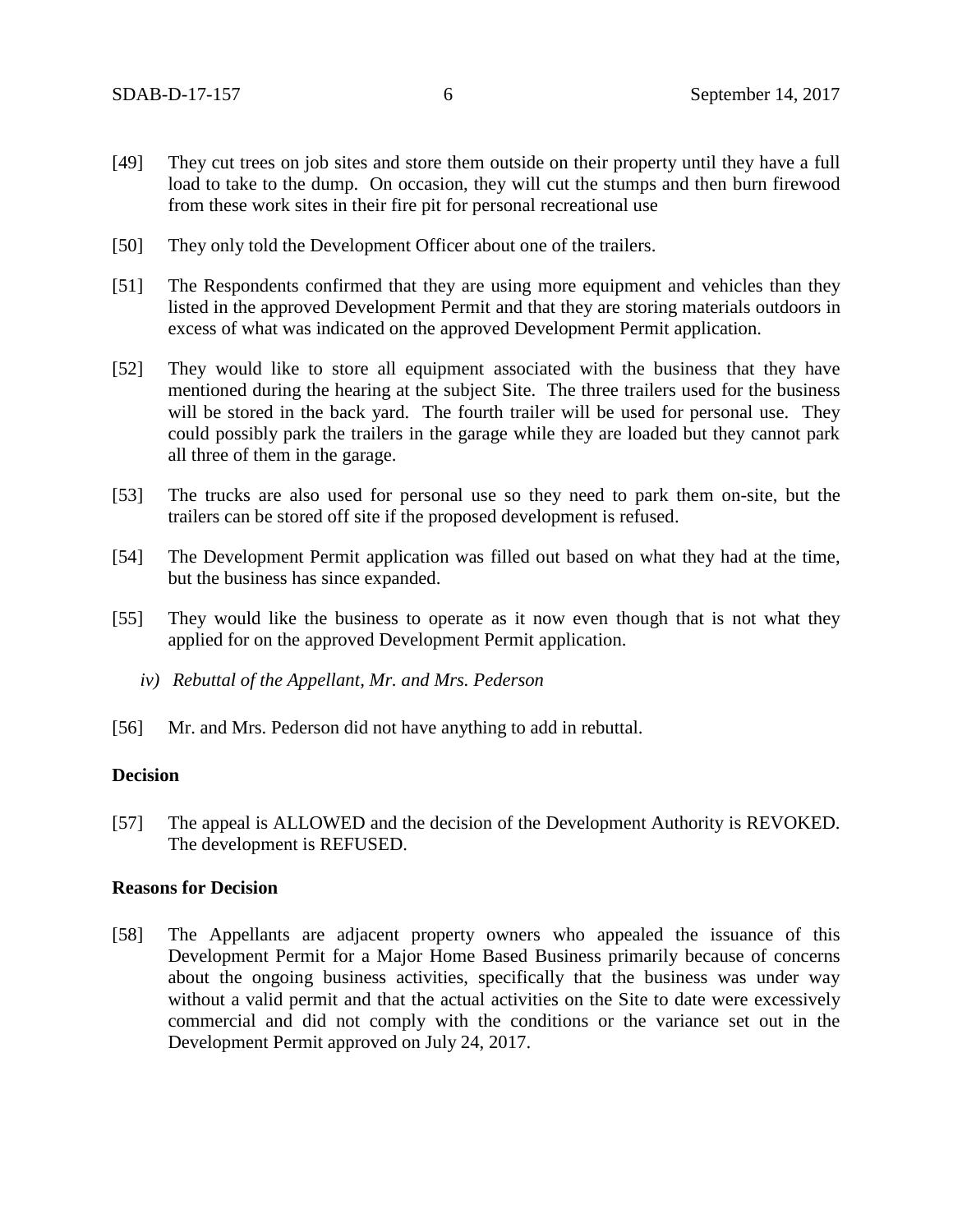- [59] The Board notes that the parties are in substantial agreement about the ongoing on-site business activities. Based on the submissions from both the Appellants and the Respondents, it became clear during the proceeding that the application for Development Permit failed to capture the true extent of the business (particularly the level of outdoor storage) sought to be authorized by the Respondent.
- [60] It is also important to note that the subject matter of this appeal is the Development Officer's decision to approve an application for a Major Home Based Business. What has or has not occurred at the subject site prior to this hearing does not change what has been applied for or the nature of this appeal. Enforcement matters are beyond the scope of this Development Permit appeal.
- [61] The approved Development Permit is for a Major Home Based Business. Major Home Occupation is a listed Use in the DC2 Site Specific Development Control Provision. The Development Permit includes the following variance: "On-Site Storage – Outdoor storage for a trailer and indoor storage for a bobcat are allowed in related to this Major home based business (Section 75.5)."
- [62] As the subject Site is located in a Direct Control District, Section 641 of the *Municipal Government* Act, restricts the Board's usual appellate authority as follows:

641(4) Despite section 685, if a decision with respect to a Development Permit application in respect of a direct control district

 $(a)$  ...

- (b) is made by a development authority, the appeal is limited to whether the development authority followed the directions of council, and if the subdivision and development appeal board finds that the development authority did not follow the directions it may, in accordance with the directions, substitute its decision for the development authority's decision.
- [63] The Board must first determine whether or not the Development Officer followed the directions of City Council and may substitute its own decision only if it finds that the Development Officer failed to follow those directions.
- [64] The Board finds that the Development Officer failed to follow the directions of City Council for the following reasons.
- [65] First, the Development Officer erred by allowing a variance to the specified Use class, Major Home Based Business.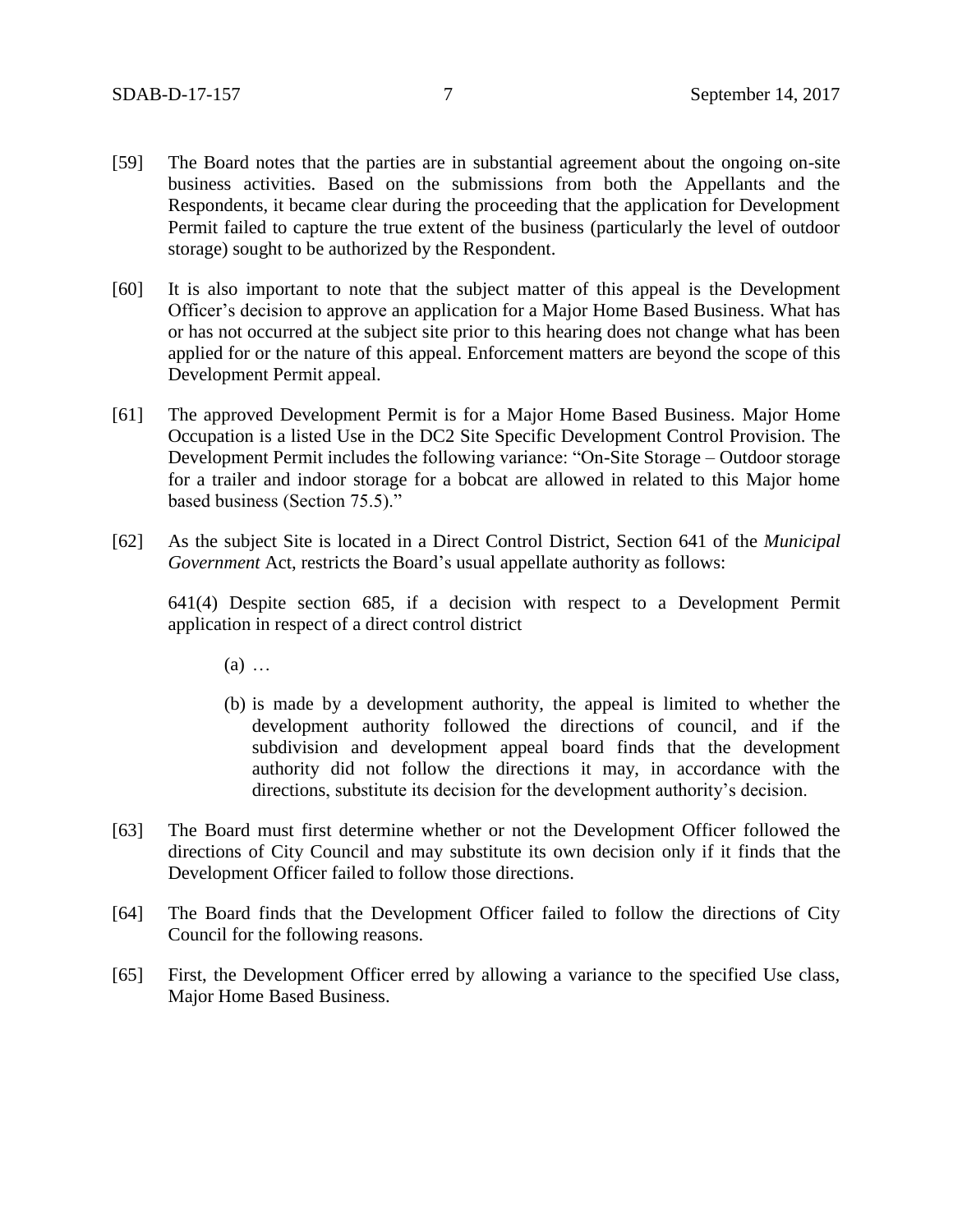- [66] The Board is bound by the recent Alberta Court of Appeal decision *Edmonton (City) v Edmonton (Subdivision and Development Appeal Board),* 2017 ABCA 140, which reviewed the definition of a Major Home Based Business and specified that this Use class is not intended to capture business activity occurring outside of an approved Dwelling or an Accessory Building.
- [67] According to the Court of Appeal:
	- [8] The definition of the Major Home Based Business use class found in s. 7.3.7 of the Zoning Bylaw contains three central elements. First is the fundamental requirement that it involve "the use of an Approved Dwelling or Accessory building by a resident of that Dwelling for one or more businesses…". Second, the business use must be secondary to the residential use of the building. Third, the business use must not change the residential character of the dwelling or accessory building.
	- [9] All elements of the Major Home Based Business definition refer to the use of the dwelling or accessory building, making it clear that that it is the building which must be used to conduct the business. As argued by the City, the Major Home Based Business use class does not capture, nor is it intended to capture, business uses that occur on the property outside an approved dwelling or accessory building.
	- [10] This interpretation is further reinforced by s. 75(5) of the Zoning Bylaw, which provides that there shall be no outdoor business activity or storage in relation to a Major Home Based Business. Although this prohibition on outdoor business activity and storage is a regulation, and regulations can be varied by the Board, a variance is only available in certain circumstances including that "the proposed development conforms with the use prescribed for that land or building in the land use bylaw": Municipal Government Act, s. 687(3)(d)(ii). Outdoor business activity does not conform with the criteria of the Major Home Based Business use class.
- [68] The approved Development Permit application on its face included a request of outdoor storage to accommodate a trailer to be used in the proposed Major Home Based Business. Therefore, in accordance with the Court of Appeal Decision, the Board finds that it was an error to classify the development as a Major Home Based Business because the proposed outdoor storage brought the proposed development outside of the definition. Use class definitions cannot be varied or enlarged by the Development Officer or the Board.
- [69] Further, as noted above, the oral evidence from both the Appellants and the Respondents established that the Respondents were seeking approval for, and engaging in, outdoor storage and activity significantly beyond the parameters specified in the Development Permit application. The Respondents indicated that they would like permission for the outdoor storage of two to three commercial trailers (which would at times also be loaded with work related debris) and additional trucks associated with the Major Home Based Business. The Board notes that this more intensive level of outdoor storage described by the Respondent at the hearing runs even further afoul of the definition of Major Home Based Business enunciated in the recent Court of Appeal ruling.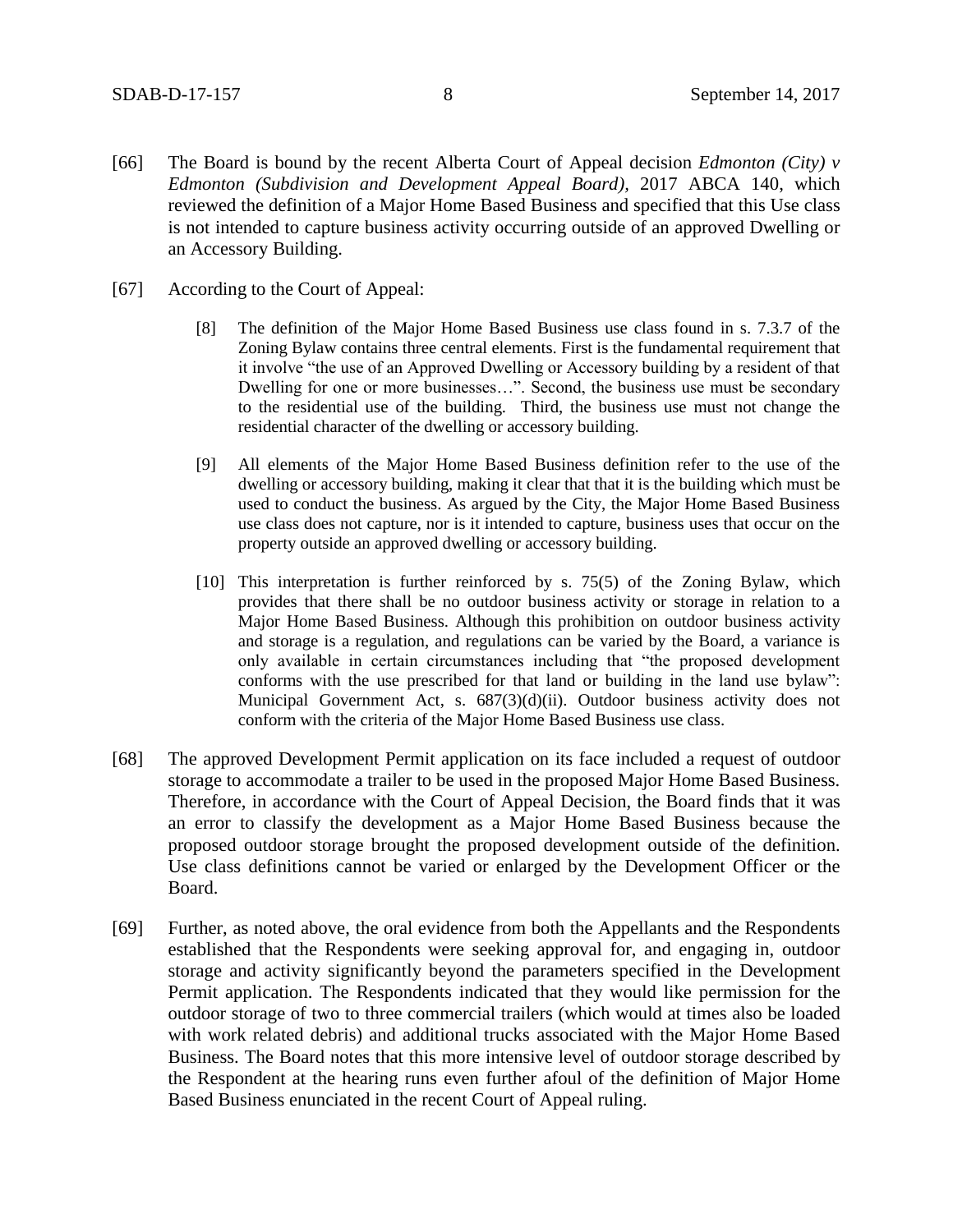- [70] Second, the Development Officer also erred by applying the wrong land use bylaw.
- [71] When the Direct Control was enacted, the *City of Edmonton Land Use Bylaw 5996* was in effect. In *Parkdale-Cromdale Community League Association* v. *Edmonton (City),* 2007 ABCA 309, the Alberta Court of Appeal concluded that section 2.7 of the *Edmonton Zoning Bylaw* (which states that any specific reference in a Direct Control Provision to a land use bylaw shall be deemed to be a reference to the land use bylaw that was in effect at the time of the creation of the Direct Control District) only applies if there is an express cross-reference in a Direct Control Provision passed before 2001 to a provision of the old *Land Use Bylaw.* In the absence of an express cross-reference in the Direct Control Bylaw to the *Land Use Bylaw 5996*, it does not prevail over section 2.4 of the *Edmonton Zoning Bylaw* (which states the *Edmonton Zoning Bylaw* shall prevail*).*
- [72] In this Direct Control, there is an express cross reference for the Use Class to the *Land Use Bylaw 5996*.Section DC2.369.5.b states Major Home Occupations shall be in accordance with Section 85 of the *Land Use Bylaw*.
- [73] According to the Development Officer's written submission, she considered Section 85 of the *Land Use Bylaw*. However, the Board finds that all references in the approved Development Permit including all the imposed conditions and the single variance cite Sections in the *Edmonton Zoning Bylaw.* The Development Officer explained that she simply followed department policy and applied the standard conditions and *Edmonton Zoning Bylaw* references as she would in any Major Home Based Business application. The Board considers this to be a failure to follow the Court of Appeal Decision as the *City of Edmonton Land Use Bylaw 5996* was expressly cross-referenced, yet the conditions and variance all reference only the *Edmonton Zoning Bylaw*.
- [74] However, this error is unlikely to have a substantive impact here because the provisions under both versions of the bylaw are practically identical.
- [75] Third, according to the Development Officer's submissions, she considered the proposed development to be a Discretionary Use based on the wording of section 12 of the *Bylaw*. Therefore, she assessed the proposed development using the two standard tests applicable to Discretionary Uses set out in her written submission (compatibility with surrounding Uses and the absence of planning reason to deny the application).
- [76] As the application is on a Site designated Direct Control and is not exempted under section 12.3, per Section 12.4 of the Bylaw the proposed development is a Class B Discretionary Development. This designation necessitates the issuance of notices of the approval to neighbouring properties. This designation does not mean that the listed Use is also a Discretionary Use. Discretionary Uses and Discretionary Developments are not synonymous terms. Therefore, the Development Officer failed to follow the directions of City Council in applying the additional tests applicable to Discretionary Uses when assessing the application.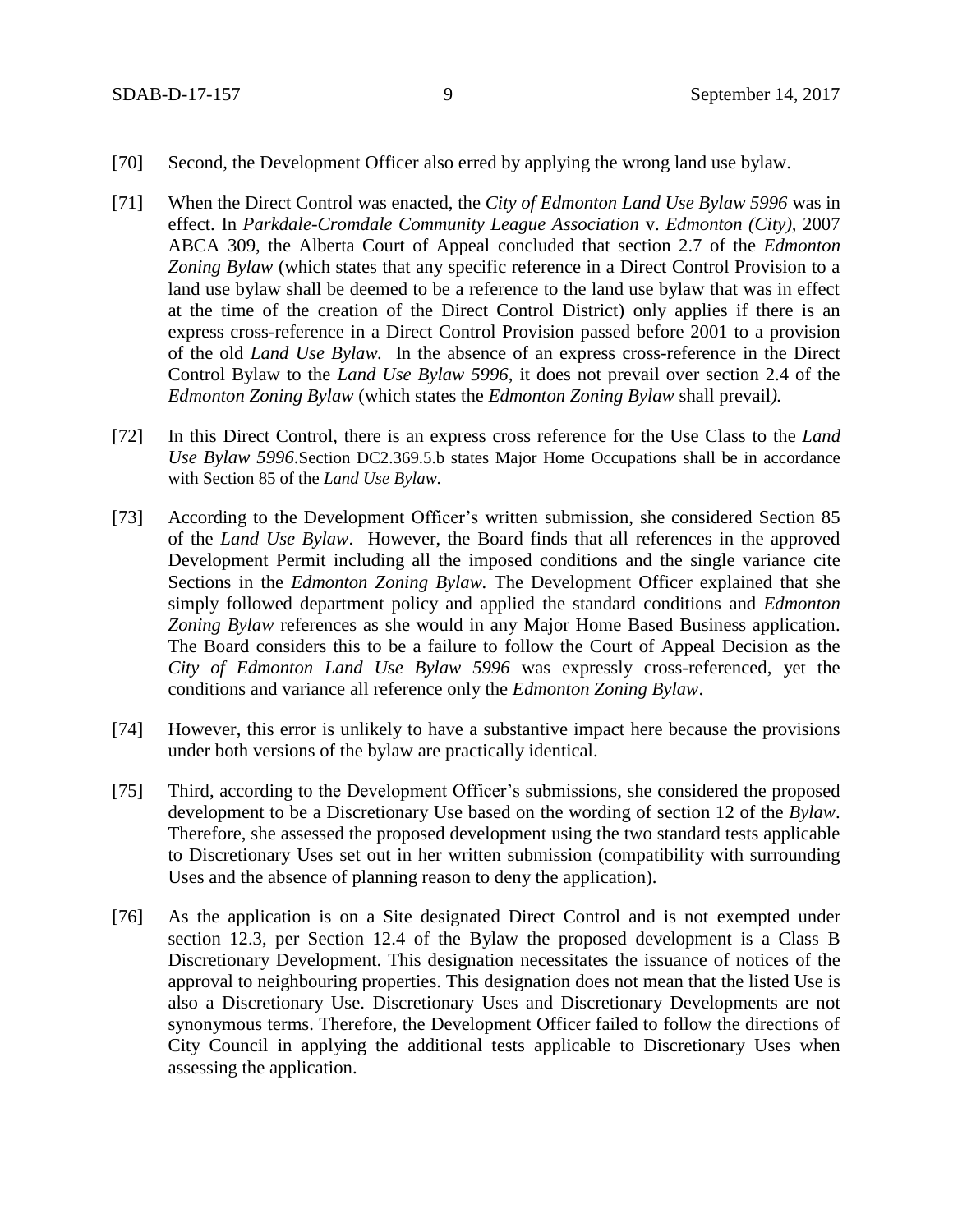- [77] Fourth, the Development Officer failed to follow the directions of City Council under Section 11.2(a) of the *Bylaw* in the exercise of her power to grant the specified variance. The section provides in part: "In approving a Development Permit Application pursuant to Section 11.2, the Development Officer shall adhere to the following: (a) a variance shall be considered only in cases of unnecessary hardship or practical difficulties peculiar to the Use, character, or situation of land or a building, which are not generally common to other land in the same Zone."
- [78] In her written and oral submissions, the Development Officer explained that she found a practical difficulty peculiar to the application for two reasons. First, the bobcat would be used for the business and would also be reasonable for personal use associated with the 4,044 square metres corner lot. Second, the applicant is a sole proprietor of a landscaping and garden renovation business so it made sense to use the trailer to hall landscaping tools and equipment to project sites.
- [79] The first reason relates to the bobcat, however the variance allows a single trailer to be stored outdoors and requires the bobcat to be stored in the garage so this reason is not relevant to the variance granted by the Development Officer. The second reason describes economic grounds unrelated to any peculiar hardship unique to this application and not generally common to other land in the Zone. Accordingly, the Board finds that the Development Officer applied the wrong test in granting the variance.
- [80] Since the Board found that the Development Officer did not follow the directions of Council it may, per section 641, in accordance with the directions, substitute its decision for the Development Officer's decision.
- [81] For the reasons set out in paragraphs 65 69 above, the Board finds that the proposed development should be refused. Based on the written submissions and presentations of all parties, the Board finds that the proposed outdoor storage of the trailers, refuse and vehicles precludes the proposed development from being categorized as a Major Home Based Business Use per the Court of Appeal Decision, *Edmonton (City)* v Edmonton, 2017 ABCA 140.
- [82] In addition, given the significant difference and uncertainty between what the Respondent initially requested in his application and what he appeared to be seeking authority to do pursuant to the Development Permit, the Board is unable to determine whether or not the proposed Use, without any outdoor storage, would be accessory to the Use of the Principal Dwelling or would change or interfere with the residential character of the neighbourhood.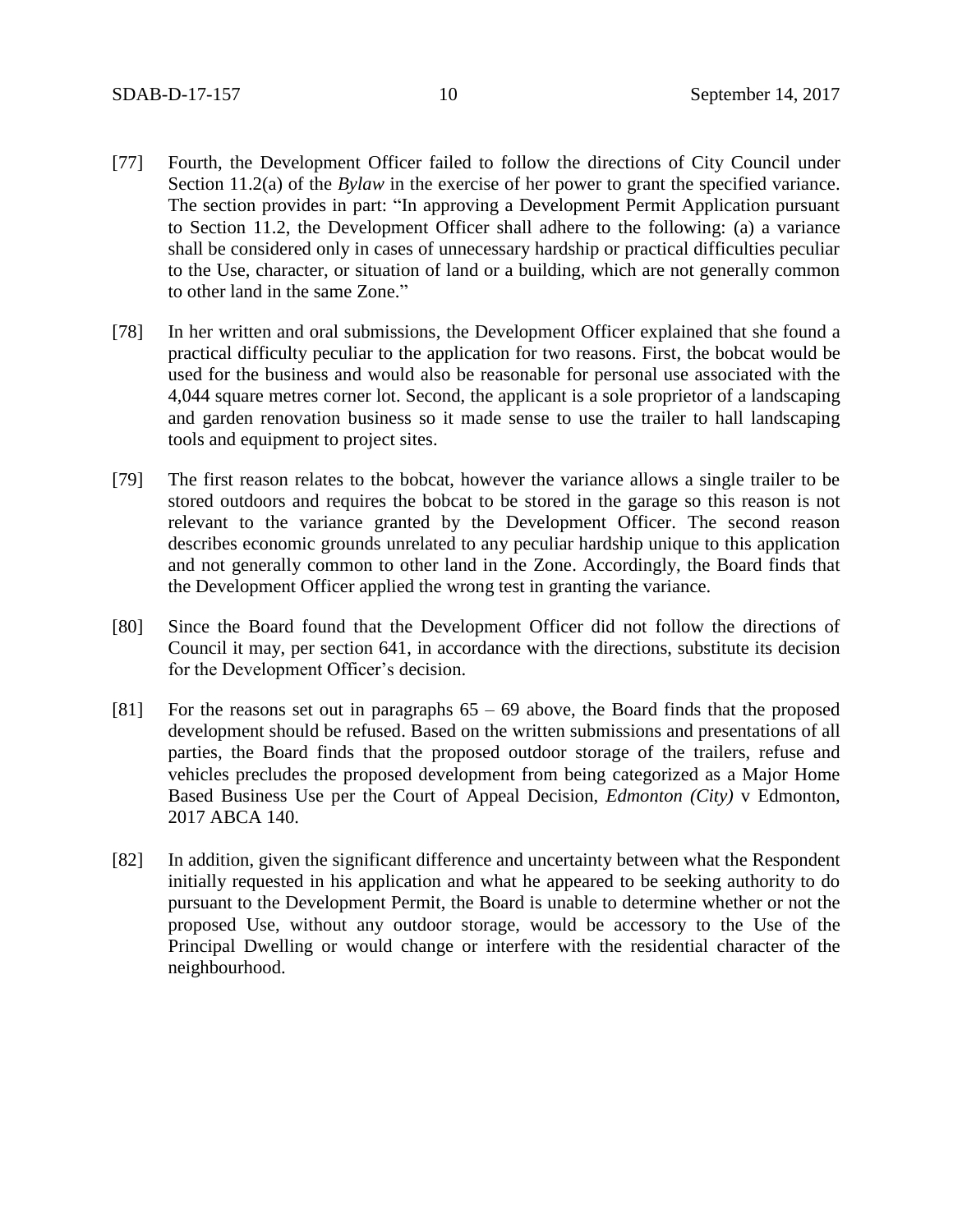[83] Finally, the proposed development does not fit within the definitions of any of the other listed Uses in the DC2.369.

> Ms. K. Cherniawsky, Presiding Officer Subdivision and Development Appeal Board